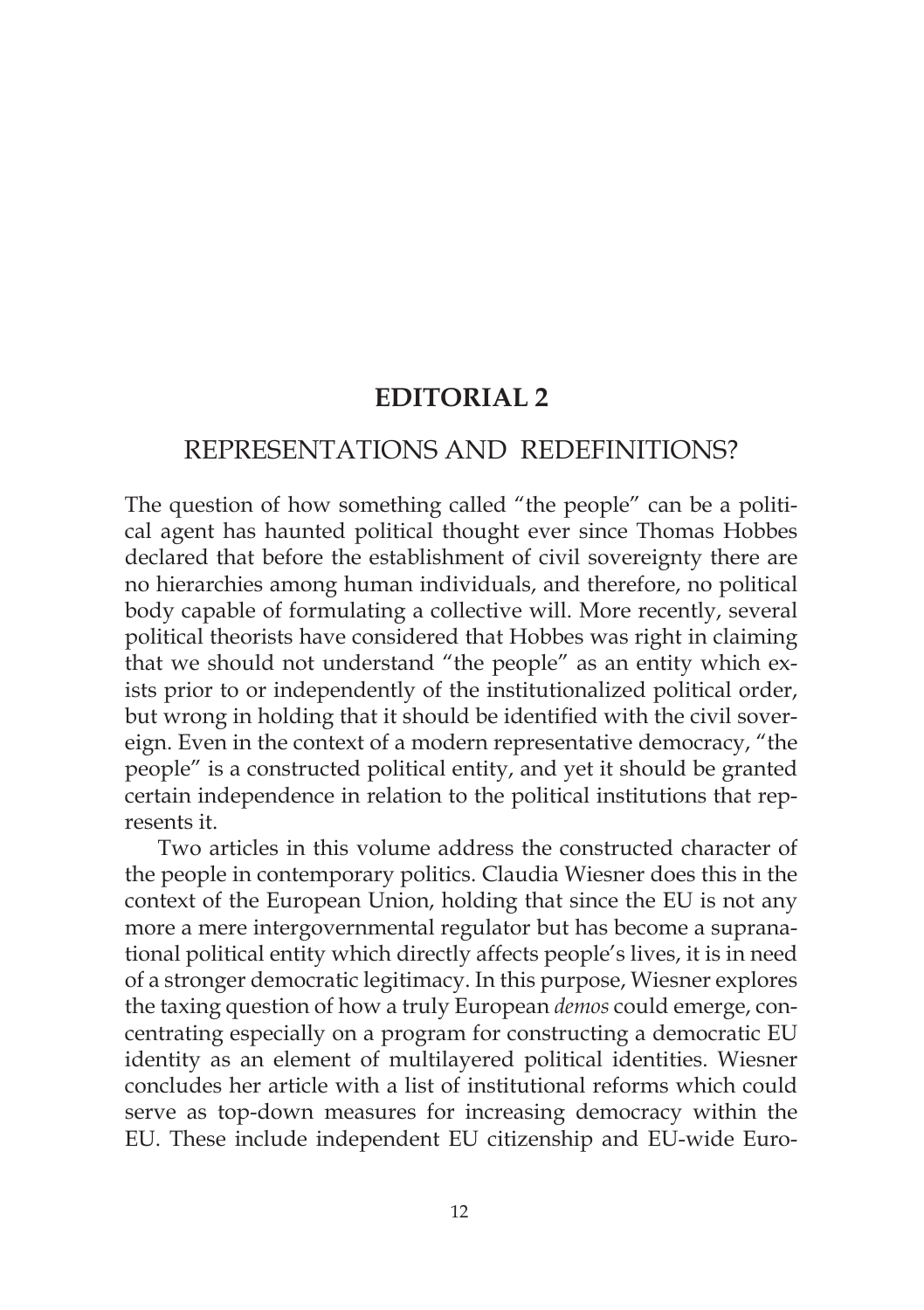#### **KARI SAASTAMOINEN**

pean elections, which could be understood to suggest that the EU can achieve democratic legitimacy only by becoming a federalist state, a prospect that is bound to remain highly controversial in the foreeseable future.

Some of the themes approached in Wiesner's article could be further elaborated by what Lisa Disch has to say about the role of the people in a representative democracy. Establishing a dialogue between Pierre Rosavallon's analysis of the French political experience and recent American rediscovery of political representation, she tries to answer how to admit that the people "does not pre-exist the process by which it is represented" without making the Schumpeterian conclusion that a representative democracy means nothing more than universal suffrage in the election of political leaders. Disch finds a way to overcome the dichotomy between organist and constructivist ideas of the people in Rosanvallon's idea that in a representative democracy the people as a political subject is taken as presupposition, i.e., as a principle which "calls for limiting all claims to speak in the name of the society as a whole." What makes a representative government democratic is not an attempt to represent the popular will as accurately as possible, but "the positive affirmation that it is impossible to embody, actualize, and totally represent the people." It is the recognition of the impossibility of a perfect representation which "opens up the field of contest in which democratic constituencies are mobilized" and enlivens the democratic element in a representative regime. In the context of the European Union this might indicate that the much discussed "democracy deficit" should not be understood to mean that EU-institutions do not fully represent the will of the European people, but rather that these institutions fail to recognize that they are even in principle incapable of doing this – an attitude perceptible in the reactions to recent referendums on the EU-constitution.

The rediscovery of political representation is undoubtedly one of the most exciting developments in recent political theorizing, though whether this academic interest in representation will be accompanied by a vitalization of representative politics remains to be seen. In addition to Disch's article, this volume contributes to the discussion on representation with two comments on Frank Ankersmit's article, "Political Representation and Political Experience", published in the previous issue of *Redescriptions*. In his article, Ankersmit criticized contemporary theory of political representation for concentrating solely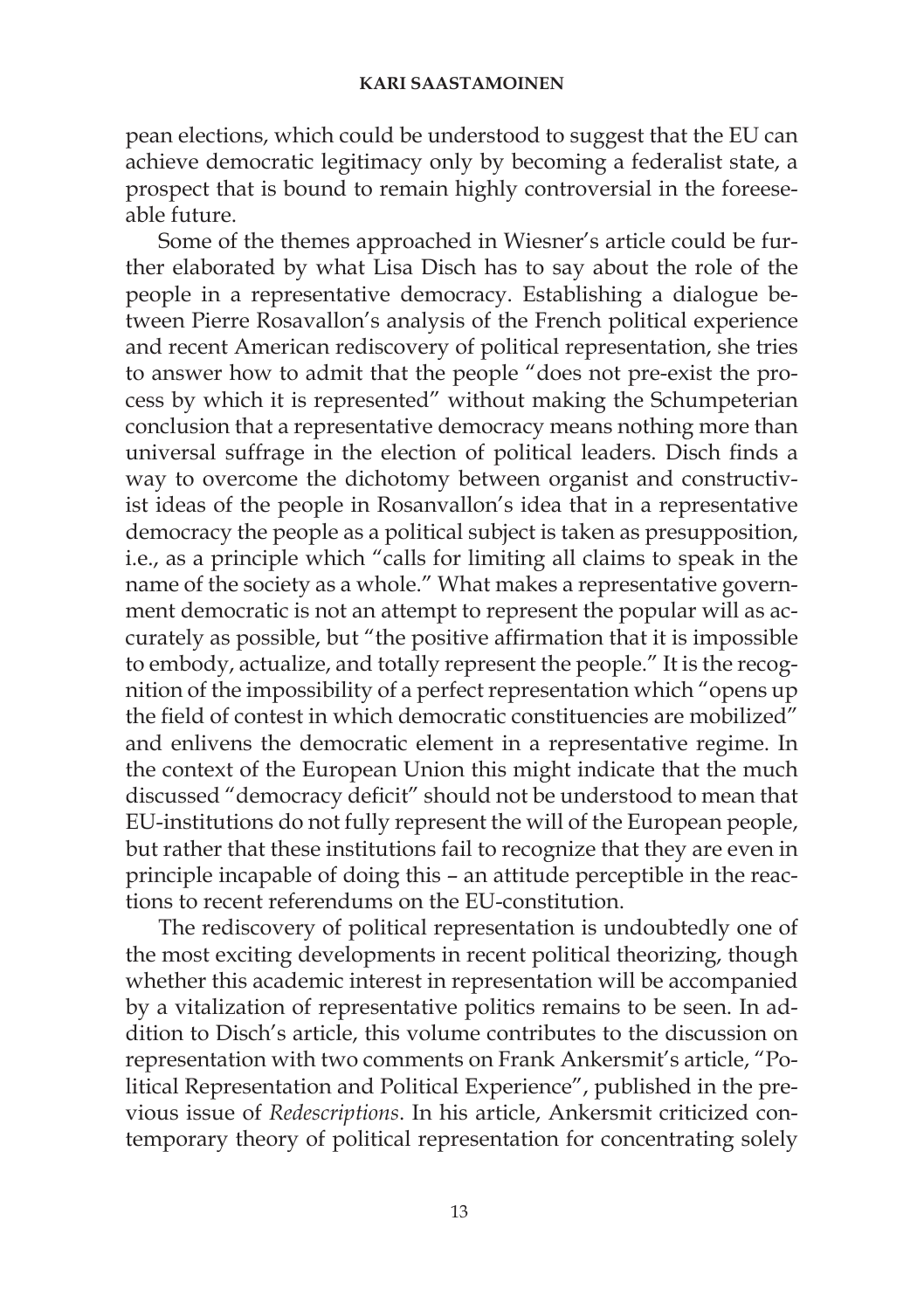#### **EDITORIAL 2**

on how the electorate is represented by the parliaments and paying little attention on how the citizens represent the political system to themselves. In his comment, Quentin Skinner finds the question of how people imagine the political arena worth exploring, but argues that we should not see such an enterprise as a part of a theory of political representation. Raymond Geuss, in turn, elaborates further Ankersmit's critique of the distinction between the private and public in contemporary political thought. In this context, Geuss points out that it is deceptive to characterize recent political developments in Western Europe as privatization. The customary manner of calling the transfer of public assets to corporations "privatization" should rather be seen as a rhetorical move which gives the impression that the main beneficiaries of such undertakings are "private individuals", whereas in reality they are often international corporations subject to impersonal market forces.

Geuss's discussion on the use of the term "privatization" in contemporary politics is an instance of a rhetorical analysis of concepts which has received much attention in *Redescriptions*, and this volume is no exception. Márton Szabó offers a fascinating account of how the notion of the worker was used to construct a new community of politics in communist Hungary. While the worker was defined in relation to work, he was not an economic subject but a political agent, an alternative citizen. What I find especially interesting is how, after the years of personality cult and heroes of work, the worker became in Szabó's terms "an empty and formalized character" during János Kádár's rule. In accordance with the new ideology of peaceful competition between socialism and capitalism, the worker developed into a somewhat schizophrenic figure who was both a socialist political agent and a *homo economicus* interested in his or her personal wellbeing. At the same time, the existence of a distinct political class was denied by describing people who spent decades in leading positions by the professions they had at the beginning of their career.

In Szabó's article, the material studied is political in the sense that it deals with governmental activities. Two other articles in this volume, however, find rhetorical redefinitions in highly theoretical discussions. Burkhard Conrad offers an illuminating interpretation of Carl Schmitt's notion of decision as a politicized transformation of Kiergegaard's religiously inspired concept of the Christ-moment. Referring to Hans Blumenberg's notion of the rhetorical situation, Con